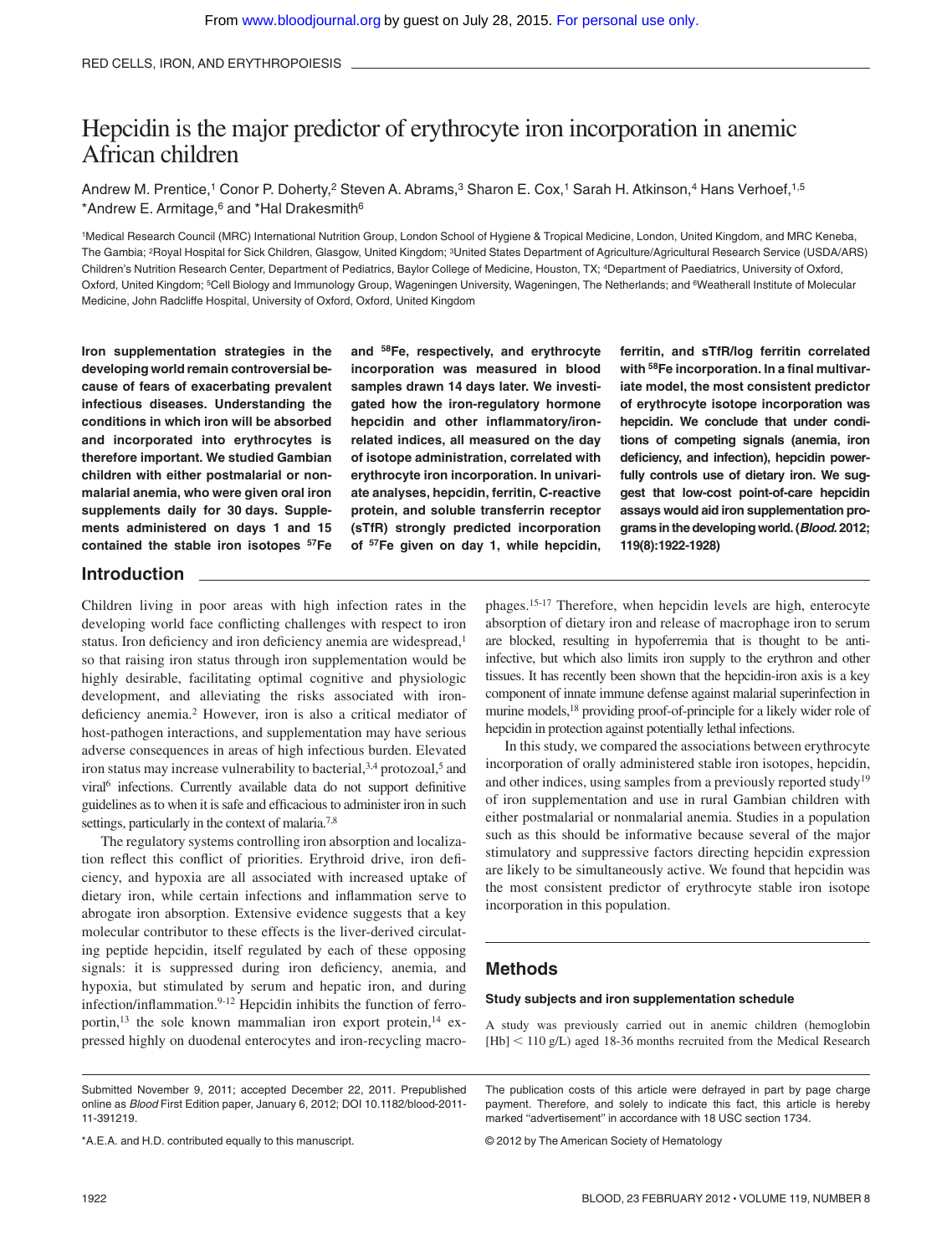

Figure 1. Schedule of malarial treatment and iron supplementation, including administration of stable iron isotopes. A course of iron supplementation was initiated in anemic Gambian children. Supplementation was initiated on day 1. Children who had presented with *P falciparum* parasitemia 3 days previously had their parasitemias cleared by a 3-day course of chloroquine/fansidar. The stable iron isotopes <sup>57</sup>Fe and <sup>58</sup>Fe were administered as sulfate on days 1 and 15, respectively. Iron, 2 mg/kg/d, was given as liquid iron glycine sulfate on all other days of the supplementation course starting from day 2.

Council (MRC) Keneba clinic in the West Kiang region of The Gambia during the malaria season of 2003. Children were considered as having postmalarial anemia if they presented with fever and with peripheral parasitemia (para00). Incorporation of stable iron isotopes into erythrocytes was compared between iron supplemented postmalarial anemic children (n - 37) after treatment of *Plasmodium falciparum* malaria (3 days of chloroquine/Fansidar, after which iron supplementation was initiated, on the day defined as "day 1, " the fourth day after presentation with malaria) or matched anemic but nonmalarial children  $(n = 36)$ , as previously described.19 Children were given a 30-day course of iron supplementation. Stable tracer isotopes consisting of non-heme <sup>57</sup>Fe (ferrous sulfate, 3.9 mg) at day 1 and 58Fe (ferrous sulfate, 1.3 mg) at day 15 of the supplementation schedule were used, with all children receiving 2 mg/kg/d iron as liquid iron glycine sulfate on all other days of the supplementation course from day 2, as described previously.19 This schedule is depicted in Figure 1. Children were fasted for at least 2 hours before tracer dosing, which was followed by administration of 50 mg of vitamin C. These precautions minimize the influence of local inhibitory factors such as dietary phytates and facilitate iron absorption. Here, in subjects for whom sufficient residual plasma was available, we compared the relationships between hepcidin levels, other indices, and erythrocyte iron incorporation.

#### **Ethics and consent**

The study was approved by the Gambian government/MRC Ethics Committee and parents gave written informed consent in accordance with the Declaration of Helsinki. The parents/guardians of children were approached after attendance at the MRC Keneba clinic for either routine monitoring or after emergency treatment for malaria.

#### **Quantification of hepcidin, erythrocyte iron incorporation, and other indices**

Hepcidin concentrations in human plasma samples were quantified by competition ELISA using the hepcidin-25 (human) enzyme immunoassay kit (Bachem) according to the manufacturer's protocol. Eleven postmalarial subjects (mean age 28.1 months, SD 6.2) and 16 nonmalarial anemia subjects (mean age 28.7 months, SD 6.7) had sufficient residual plasma to assay hepcidin on days 1 and/or 15 ( $n = 48$ ). Plasma samples were diluted 1 in 6 in supplied standard diluent (peptide-cleared human serum) and analyzed using a 9- or 10-point 2-fold serial dilution (maximum concentration, 25 ng/mL) standard curve. Stocks of standards, biotinylated-hepcidin tracer and anti-hepcidin primary Ab were prepared, aliquoted, and frozen in sufficient quantities to cover the complete dataset; aliquots were thawed within an hour of running each plate. Samples and standards were run in triplicate; freeze-thaw cycles were kept to a minimum. Hepcidin concentrations were interpolated from standard curves generated by logistic 4 parameter nonlinear curve fitting using Prism (Version 5.0d; GraphPad Software Inc). Samples giving readings outside the linear region of the curve were rerun at appropriate dilutions; in cases where there was a high SD between triplicate OD<sub>450</sub> readings, samples were rerun, and the mean of all values was used in further analyses.

Hb (Medonic CA 530 hemoglobinometer) and zinc protoporphyrin (ZnPP; Aviv Biomedical hematofluorometer) were measured in The Gambia within 8 hours of sampling and each sample was assessed for the presence of malaria parasites. Frozen plasma was transported to the United Kingdom for the analysis of ferritin (Imx ferritin assay based on Microparticle Enzyme Immunoassay [MEIA] technology; Abbot Laboratories), soluble transferrin receptors (sTfR; R&D Systems ELISA), erythropoietin (EPO; R&D Systems Quantikine IVD ELISA), and C-reactive protein (CRP; Dade Dimension particle enhanced turbidimetric immunoassay).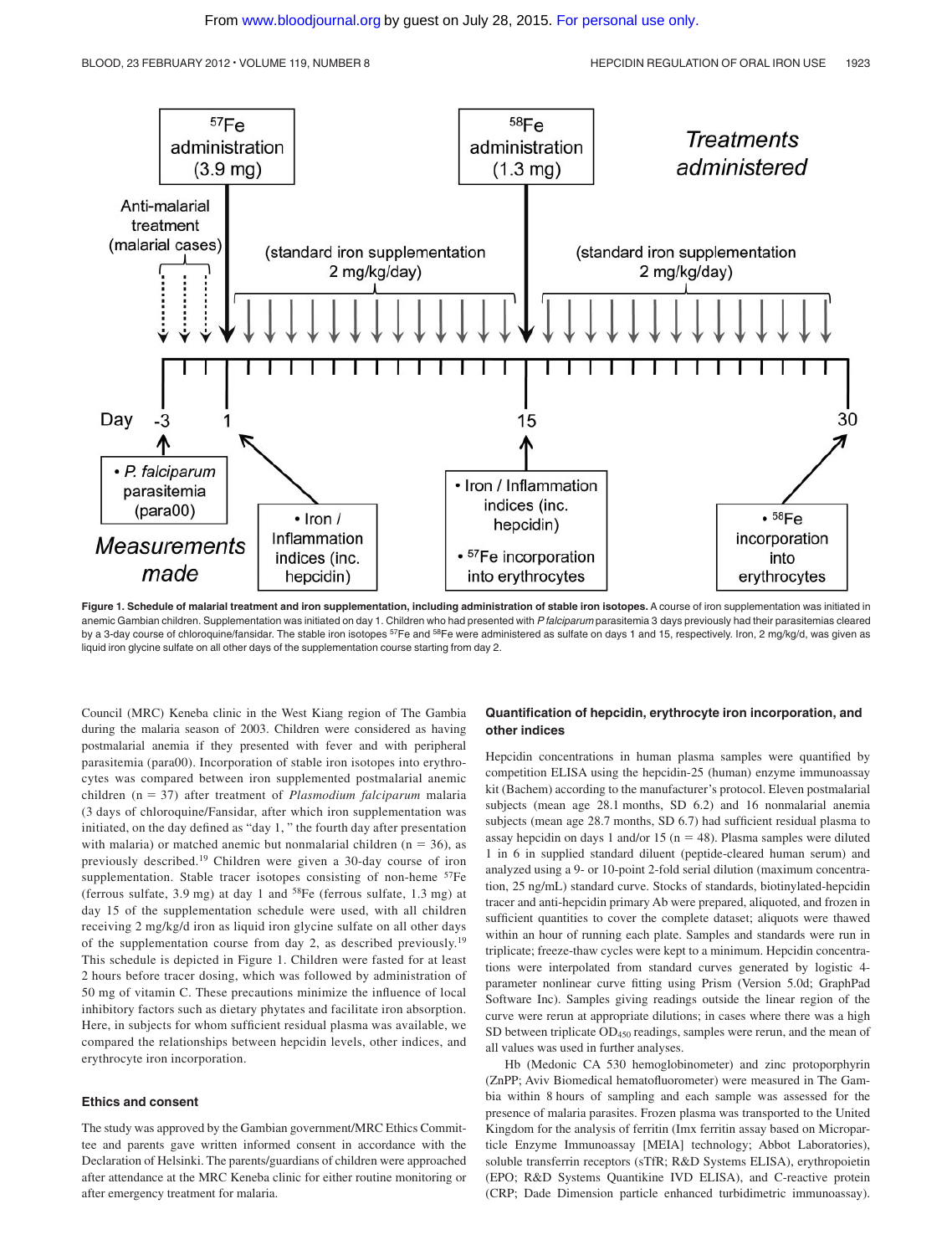#### 1924 PRENTICE et al BLOOD, 23 FEBRUARY 2012 • VOLUME 119, NUMBER 8

| Table 1. Iron and inflammatory markers and erythrocyte stable isotope iron incorporation in Gambian children presenting with either |
|-------------------------------------------------------------------------------------------------------------------------------------|
| postmalarial or nonmalarial anemia, and supplemented with iron for 30 days                                                          |

|                                                                            |                        | Status on day 1: day of <sup>57</sup> Fe oral administration | Status on day 15: day of <sup>58</sup> Fe oral administration |                       |  |
|----------------------------------------------------------------------------|------------------------|--------------------------------------------------------------|---------------------------------------------------------------|-----------------------|--|
|                                                                            | Postmalarial<br>anemia | Nonmalarial<br>anemia                                        | Postmalarial<br>anemia                                        | Nonmalarial<br>anemia |  |
| N                                                                          | 11                     | 16                                                           | 11                                                            | 16                    |  |
| span class=SpellEHb, g/L                                                   | $84 \pm 3$             | $95 \pm 3^*$                                                 | $105 \pm 4$ <sup>+</sup>                                      | $98 \pm 2$            |  |
| Hepcidin, ng/mL                                                            | $25.5 \pm 7.4$         | $12.8 \pm 5.8$                                               | $16.3 \pm 5.2$                                                | $17.5 \pm 4.7$        |  |
| CRP, mg/L                                                                  | 54 (30, 84)            | $4(2, 6)$ <sup>±</sup>                                       | $7(2, 15)$ <sup>+</sup>                                       | 4(2, 6)               |  |
| Ferritin, ng/mL                                                            | 82 (48, 164)           | $5(3, 7)$ ‡                                                  | $25(17, 33)$ <sup>+</sup>                                     | $14(8, 20)$ §         |  |
| Serum iron, µmol/L                                                         | $16.0 \pm 1.9$         | $10.9 \pm 0.8$                                               | $14.6 \pm 1.2$                                                | $14.3 \pm 1.2$        |  |
| sTfR, mg/L                                                                 | $6.6 \pm 0.7$          | $9.3 \pm 0.9^*$                                              | $8.3 \pm 0.61$                                                | $7.7 \pm 0.9$         |  |
| sTfR-F index                                                               | $4.8 \pm 1.8$          | $22.9 \pm 8.3^*$                                             | $7.1 \pm 0.7$                                                 | $7.7 \pm 0.9$         |  |
| Erythropoeitin, mIU/mL                                                     | 70 (34, 120)           | $23(3, 55)^*$                                                | 10(8, 12)                                                     | 14(8, 20)             |  |
| ZnPP, mmol/mol Hb                                                          | 131 (103, 159)         | 131 (105, 171)                                               | 117 (87, 148)                                                 | 132 (106, 162)        |  |
| Stable iron isotope incorporation<br>14 days after oral administration (%) | $10.6 \pm 3.5$         | $25.4 \pm 3.9$                                               | $22.8 \pm 4.8$ †                                              | $30.3 \pm 4.8$        |  |

Arithmetic means  $\pm$  SE or geometric means (95% CI).

Hb indicates hemoglobin; CRP, C-reactive protein; sTfR, soluble transferrin receptor; ZnPP, zinc protoporphyrin; and CI, confidence interval.

\**P* .05 by unpaired *t* test comparing postmalarial to nonmalarial anemia groups.

†*P* .01 by Scheffé posthoc test day 15 vs day 1.

‡*P* .001 by unpaired *t* test comparing postmalarial to nonmalarial anemia groups.

§*P* .001 by Scheffé posthoc test day 15 vs day 1.

*P* .01 by unpaired *t* test comparing postmalarial to nonmalarial anemia groups.

¶*P* .05 by Scheffé posthoc test day 15 vs day 1.

The sTfR-F index was defined as sTfR concentration divided by log serum ferritin (sTfR/log ferritin).20

For stable isotope administration, <sup>57</sup>Fe and <sup>58</sup>Fe were made as an aqueous solution of iron sulfate as previously described.21 Isotope ratios were measured by thermal ionization magnetic sector mass spectrometry,<sup>21,22</sup> expressed relative to the nonadministered isotope  $56Fe$  and corrected for temperature-specific differences in fractionation using the ratio of 54Fe to 56Fe. Iron isotope ratios were converted to tracer:tracee ratios as described<sup>23</sup> and RBC incorporation was expressed as the percentage of dose administered.

#### **Statistics**

The distributions of variables were checked for normality and logtransformed where appropriate. Geometric means and 95% confidence intervals (CIs) are presented for these variables. Multivariate regression analysis included all variables significant at  $P \leq .05$  in the univariate models. Regressions were calculated separately for the day 1, day 15, and combined data. All analysis was conducted using Datadesk 6.2.1 (Data Description Inc).

### **Results**

#### **Iron status and use in postmalarial and nonmalarial anemic children during a course of iron supplementation**

The aim of this study was to compare the predictive value of hepcidin with those of an array of indices of iron status and inflammation (CRP, ferritin, sTfR, sTfR-F index, ZnPP, serum iron, erythropoietin, and Hb levels) for effective oral iron use, indicated by erythrocyte iron incorporation, in iron-supplemented Gambian children diagnosed with either postmalarial or nonmalarial anemia. The children with postmalarial anemia presented with fever and *P falciparum* parasitemias  $>$  500 parasites/mL after Field staining of a thick blood film. They consequently completed a 3-day course of antimalarial treatment, which in every case cleared the parasitemia. Nonmalarial anemic children were identified from immunization, growth monitoring, or general clinics and otherwise appeared well; they had no documented fever in the previous 7 days, nor a record of clinical malaria episodes or antimalarial treatment during the ongoing malaria season. For all children, a 30-day course of oral iron supplementation was initiated, with postmalarial anemia cases commencing supplementation the day after completion of antimalarial treatment: this day is referred to as day 1. To investigate how effectively iron was used in each of these groups, the stable iron isotopes <sup>57</sup>Fe and <sup>58</sup>Fe were administered orally on days 1 and 15, respectively, and incorporation of each stable iron isotope into erythrocytes was quantified 14 days after its administration (Figure 1).

Iron indices and inflammatory markers were also measured in blood taken on the days of stable iron isotope administration. First, we compare iron status and inflammation in children from postmalarial and nonmalarial anemia groups at both day 1 and day 15 (column 2 vs column 3, and column 4 vs column 5 in Table 1), and then describe changes from day 1 to day 15 within both these groups (column 2 vs column 4, column 3 vs column 5).

*Comparison of iron status and inflammation between postmalarial and nonmalarial anemic children at the initiation of iron supplementation (day 1).* On day 1, children with postmalarial anemia had significantly lower Hb levels than those in the nonmalarial anemia group (Table 1). Despite the antimalarial treatment clearing parasitemias in all postmalarial anemia cases, CRP and ferritin were significantly higher in these children than in nonmalarial anemic cases (Table 1). Likewise, hepcidin, previously shown to be induced by malaria, $24-27$  was raised in these children compared with nonmalarial anemic children, although not statistically significantly so (Table 1). EPO levels were significantly higher in postmalarial cases than nonmalarial anemic cases (Table 1). Serum iron levels were higher in postmalarial anemic children. The nonmalarial anemic children were more iron deficient than the postmalarial anemic children, as indicated by sTfR levels and sTfR-F index (Table 1). Erythrocyte incorporation of 57Fe, measured in blood taken 14 days after isotope administration, was significantly suppressed in postmalarial anemic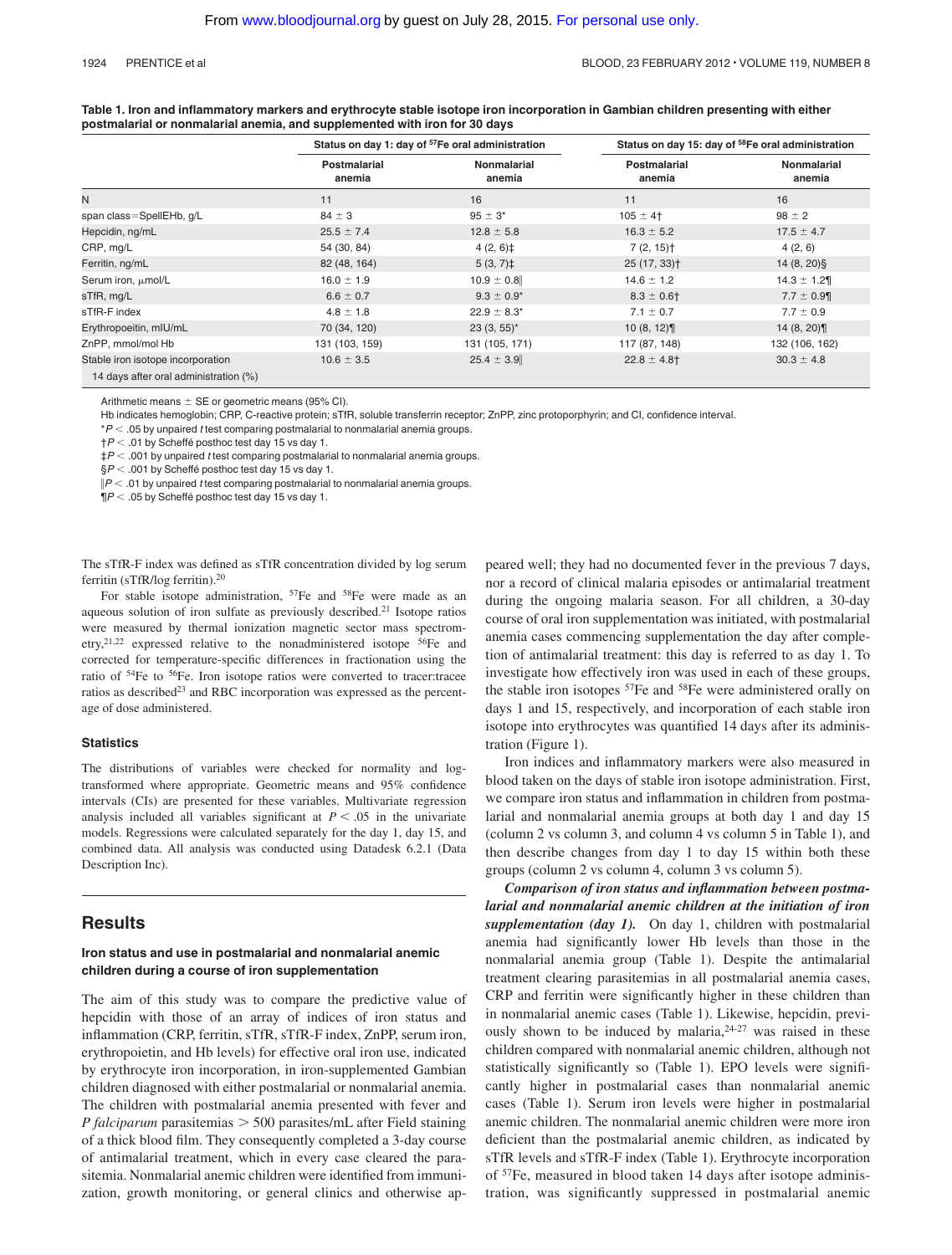**Table 2. Univariate associations of erythrocyte incorporation of isotopes of 57Fe, 58Fe, or both 14 days after oral administration with serum iron and inflammatory indices on the day of isotope administration**

| Univariate predictors of<br>iron incorporation | Status on Day 1: day of<br><sup>57</sup> Fe oral administration |           | Status on Day 15: day of<br>58Fe oral administration |           | <b>Combined data (considering</b><br>both <sup>57</sup> Fe and <sup>58</sup> Fe erythrocyte<br>incorporation) |           |
|------------------------------------------------|-----------------------------------------------------------------|-----------|------------------------------------------------------|-----------|---------------------------------------------------------------------------------------------------------------|-----------|
|                                                | Adjusted $R^2$ , %                                              | P         | Adjusted $R^2$ , %                                   | P         | Adjusted $R^2$ , %                                                                                            | P         |
| Log hepcidin                                   | 67                                                              | < 0.001   | 19                                                   | .023      | 35                                                                                                            | < 0.001   |
| Log CRP                                        | 55                                                              | < 0.001   |                                                      | <b>NS</b> | 39                                                                                                            | < 0.001   |
| Log ferritin                                   | 39                                                              | < 0.009   | 28                                                   | .0065     | 26                                                                                                            | .0002     |
| sTfR                                           | 40                                                              | < 0.004   |                                                      | <b>NS</b> | 18                                                                                                            | .0018     |
| sTfR-F index                                   | 22                                                              | .014      | 37                                                   | .0017     |                                                                                                               | <b>NS</b> |
| Log ZnPP                                       |                                                                 | <b>NS</b> | 28                                                   | .007      | 12                                                                                                            | .0082     |
| Hb                                             |                                                                 | <b>NS</b> | 44                                                   | < 0.0003  |                                                                                                               | <b>NS</b> |

All the listed associations had negative coefficients except for sTfR and the sTfR/logFerritin index.

NS indicates not significant; and —, not applicable. Other abbreviations are explained in Table 1.

children compared with the nonmalarial anemic cases, as previously described.19

*Comparison of markers of iron status and inflammation between postmalarial and nonmalarial anemic children after 14 days of iron supplementation (day 15).* There were no statistically significant differences between the 2 groups of children on day 15 before administration of 58Fe. Postmalarial children had higher Hb and lower levels of EPO and ZnPP, together indicating a greater level of oxygen carriage and reduced hypoxia compared with children that were admitted to the study with nonmalarial anemia. Erythrocyte incorporation of 58Fe, measured 14 days after its administration on day 15, was less in postmalarial anemic children compared with the nonmalarial anemic cases.

*Changes in iron status after 14 days of iron supplementation in postmalarial anemic children.* Despite the relative suppression of erythrocyte iron (57Fe) incorporation in postmalarial anemic children, after the first 14 days of iron supplementation Hb levels had risen notably (Table 1). Inflammation (CRP) in most postmalarial children had resolved and other hematologic indices were normalizing by this time (Table 1). Similarly, hepcidin levels had also fallen and EPO levels had dropped markedly, indicating a correction of hypoxia probably consequent on antimalarial treatment. Correspondingly, erythrocyte incorporation of 58Fe (administered on day 15) was higher than  $57Fe$  incorporation (Table 1), suggesting the relative block to oral iron use was being relieved.

*Changes in iron status after 14 days of iron supplementation in nonmalarial anemic children.* In contrast to the postmalarial anemia cases, there was no significant increase in Hb levels after the first 14 days of iron supplementation, and CRP levels remained low. However, serum iron and ferritin levels had risen by day 15, and hepcidin had risen in concert with reduced sTfR-F index (both nonsignificantly), indicative of a response to the course of iron supplementation (Table 1). The efficiency of <sup>58</sup>Fe erythrocyte incorporation administered on day 15 was similar in these children to that of 57Fe incorporation administered on day 1, suggesting continued efficacy of oral iron supplementation throughout the course.

In summary, these data suggest that many of the conflicting signals that affect iron handling and use are represented in these groups: inflammation and recent infection, iron deficiency, anemia and erythropoietic drive. There were differences in the changes over time of iron status and inflammation in children with postmalarial anemia compared with children with nonmalarial anemia. In addition, over the course of the study, oral iron availability was maintained at a high level, so that the temporal balance of the above factors was not constant. Against this background, we wished to test how hepcidin compared with other serum indices as a predictor of iron use as measured by erythrocyte iron incorporation.

#### **Univariate associations between erythrocyte iron incorporation, hepcidin, and other indices of iron status and inflammation**

We first evaluated univariate associations between erythrocyte stable iron isotope incorporation and indices of iron status and inflammation (Table 2). Specifically, we considered associations between  $(1)$  plasma iron/inflammatory indices on the day of  $57Fe$ administration (day 1) and subsequent <sup>57</sup>Fe erythrocyte incorporation; (2) plasma iron/inflammatory indices on the day of  $58Fe$ administration (day 15) and subsequent 58Fe erythrocyte incorporation; and (3) combined data for incorporation of both stable isotopes with associated plasma indices on the day of isotope administration. As expected there was significant covariation between hepcidin and ferritin  $(R^2 = 23\%, n = 48)$ , hepcidin and  $CRP (R^2 = 10\%)$ , and ferritin and CRP ( $R^2 = 39\%$ ).

*Predictors of 57Fe erythrocyte incorporation: assessing use of oral iron at the start of the course of iron supplementation (Table* 2 *left columns*). The strongest predictor of <sup>57</sup>Fe erythrocyte incorporation was hepcidin, which was significantly negatively associated (adjusted  $R^2 = 67\%, P < .0001$ ; Figure 2A); CRP and ferritin were also highly significant negative predictors of <sup>57</sup>Fe incorporation. A strong positive association of 57Fe erythrocyte incorporation with sTfR, and a weaker, but significant, positive correlation with sTfR-F index were also found. These data suggest that at the start of the course of iron supplementation, there was an influence of both inflammatory stimuli and iron status on oral iron use.

*Predictors of 58Fe erythrocyte incorporation: assessing use of oral iron administered 2 weeks into a 30-day course of iron supplementation (Table 2 middle columns).* Despite the strong negative correlation of CRP with 57Fe erythrocyte incorporation above, CRP did not significantly predict <sup>58</sup>Fe erythrocyte incorporation, probably because by day 15 inflammation had waned (see Table 1). However, hepcidin remained a significant negative predictor of 58Fe incorporation (Figure 2B), suggesting it may represent a more consistent indicator of iron use. Hemoglobin, ZnPP, sTfR-F index, and ferritin were strongest predictors of <sup>58</sup>Fe incorporation, consistent with iron status governing iron incorporation in the absence of inflammation.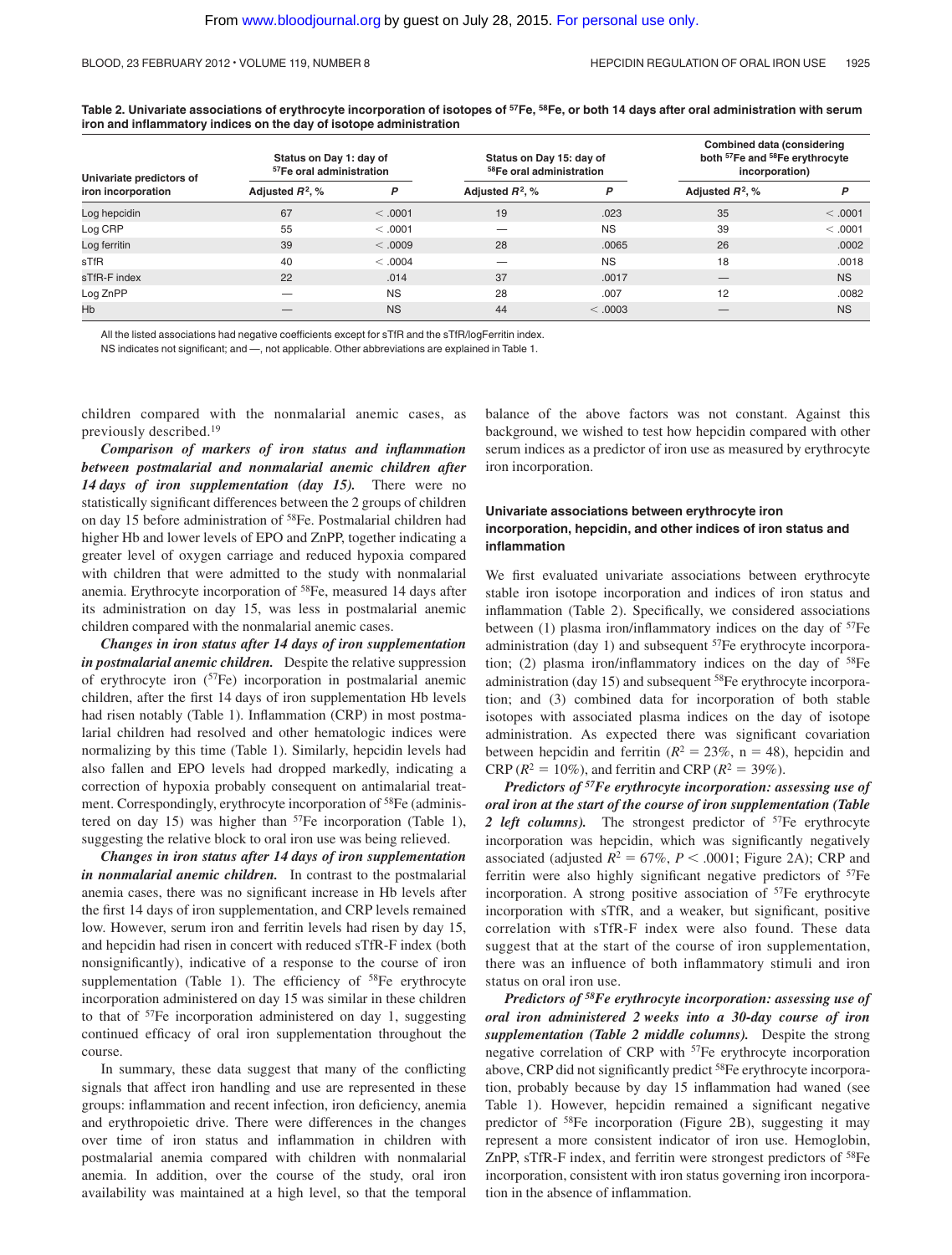

**Figure 2. Scatterplots of oral iron incorporation versus hepcidin.** (A) Serum hepcidin measured on day 1 is plotted against incorporation of <sup>57</sup>Fe (which was administered on day 1). (B) Serum hepcidin measured on day 15 is plotted against incorporation of  $58Fe$  (which was administered on day 15).  $\bullet$  indicates children admitted into the study with postmalarial anemia; and  $\bigcirc$ , children admitted into the study with nonmalarial anemia. Line depicts best-fit regression.

*Combined data (Table 2 right columns).* Taking into account erythrocyte incorporation of both <sup>57</sup>Fe and <sup>58</sup>Fe, the strongest predictors were CRP and hepcidin. Less significant associations were found with ferritin, sTfR, and ZnPP, but not with the sTfR-F index or Hb. There was no significant association with EPO in any of the analyses.

#### **Multivariate analysis of factors predicting erythrocyte iron incorporation**

We constructed final multivariate models including all variables displaying univariate associations with erythrocyte incorporation of either 57Fe, 58Fe, or the combined data (shown in Table 3). While ferritin dropped out of this analysis, hepcidin emerged as the most consistent predictor of the efficiency of incorporation of orally administered iron into erythrocytes: hepcidin predicted incorporation of both 57Fe administered at the start of the course of iron supplementation and <sup>58</sup>Fe given 2 weeks into the course; it remained a significant predictor when all data were included in the final model (Table 3). CRP was also a strong predictor when all data were considered together, but despite strongly predicting <sup>57</sup>Fe incorporation, it did not predict <sup>58</sup>Fe incorporation. Remarkably, hepcidin, CRP, and pretreatment parasitemia (para00) explained 85% of the variance in incorporation of <sup>57</sup>Fe, administered on day 1.

### **Discussion**

The need to understand the conditions in which iron can be safely provided to children living in conditions of high infectious risk has become of prime public health significance<sup>8</sup> after the serious adverse effects of supplementation observed in a large trial on Pemba Island.<sup>5</sup>

In this study, we used incorporation of orally administered stable iron isotopes into erythrocytes as a measure of effective dietary iron use in Gambian children with postmalarial or nonmalarial anemia. Other measures of iron status such as serum iron or sTfR-F index may be altered after iron supplementation, but do not necessarily equate to increased iron use for erythropoiesis. In our study population, several conflicting signals known to influence iron uptake, handling, and use are represented: inflammation, indicated by high CRP and ferritin; iron deficiency and low iron stores (low ferritin, high sTfR-F index, and high ZnPP); strong erythropoietic drive (high EPO); and increasing iron supply (because of the prescribed 30-day course of iron supplementation). Moreover, this population showed broad distributions of most of the indices measured, favoring the detection of true biologic correlates (Hb 68-133 g/L; hepcidin 0.2-94 ng/mL; CRP 0.6-121 mg/L; ferritin 1-211 ng/mL; serum iron 6-27  $\mu$ mol/L; sTfR 3-34 mg/L; sTfR-F index 1-59; erythropoietin 4-196 mIU/mL; ZnPP 51-347 mmol/mol Hb; iron incorporation, 1%-68%).

Children with postmalarial anemia demonstrated blunted erythrocyte 57Fe (day 1) incorporation relative to nonmalarial anemic children as previously described.<sup>19</sup> Despite having cleared parasitemias after 3 days of antimalarial treatment, they still had raised inflammatory markers (CRP and ferritin), presumably reflecting residual effects of malarial inflammation. Hepcidin likewise was raised in these individuals, but not as markedly as CRP or ferritin; this might either reflect differing kinetics of clearance, and/or that other hepcidin-suppresive factors were also in operation (eg, erythropoietic drive,<sup>28</sup> hypoxia<sup>29</sup>). EPO levels were significantly higher in the postmalarial cases, potentially reflecting a compensatory response to malaria-mediated suppression of EPO responsiveness as previously described<sup>30-32</sup>; the lower Hb levels in this group could also contribute to higher EPO. Serum iron levels were raised in these children, perhaps because of residual effects of malarial

**Table 3. Multivariate models evaluating predictors of erythrocyte incorporation of isotopes of 57Fe, 58Fe, or both 14 days after oral administration**

|                           | Status on Day 1: day of<br><sup>57</sup> Fe oral administration |           | Status on Day 15: day of<br>58Fe oral administration |           | Combined data (considering both<br><sup>57</sup> Fe and <sup>58</sup> Fe erythrocyte incorporation) |           |
|---------------------------|-----------------------------------------------------------------|-----------|------------------------------------------------------|-----------|-----------------------------------------------------------------------------------------------------|-----------|
| Final multivariate models | Adjusted $R^2$ , %                                              | P         | Adjusted $R^2$ , %                                   | D         | Adjusted $R^2$ , %                                                                                  | P         |
| Log hepcidin              |                                                                 | $0000$ .  |                                                      | .0064     |                                                                                                     | < .0001   |
| Log CRP                   |                                                                 | < 0.0002  |                                                      | <b>NS</b> |                                                                                                     | < 0.001   |
| Log ferritin              | 85                                                              | <b>NS</b> | 58                                                   | <b>NS</b> | 59                                                                                                  | <b>NS</b> |
| sTfR                      |                                                                 | <b>NS</b> |                                                      | <b>NS</b> |                                                                                                     | <b>NS</b> |
| Log ZnPP                  |                                                                 | <b>NS</b> |                                                      | < .0004   |                                                                                                     | <b>NS</b> |
| Parasitemia               |                                                                 | .0024     |                                                      | <b>NS</b> |                                                                                                     | .0023     |

Abbreviations are explained in Table 1.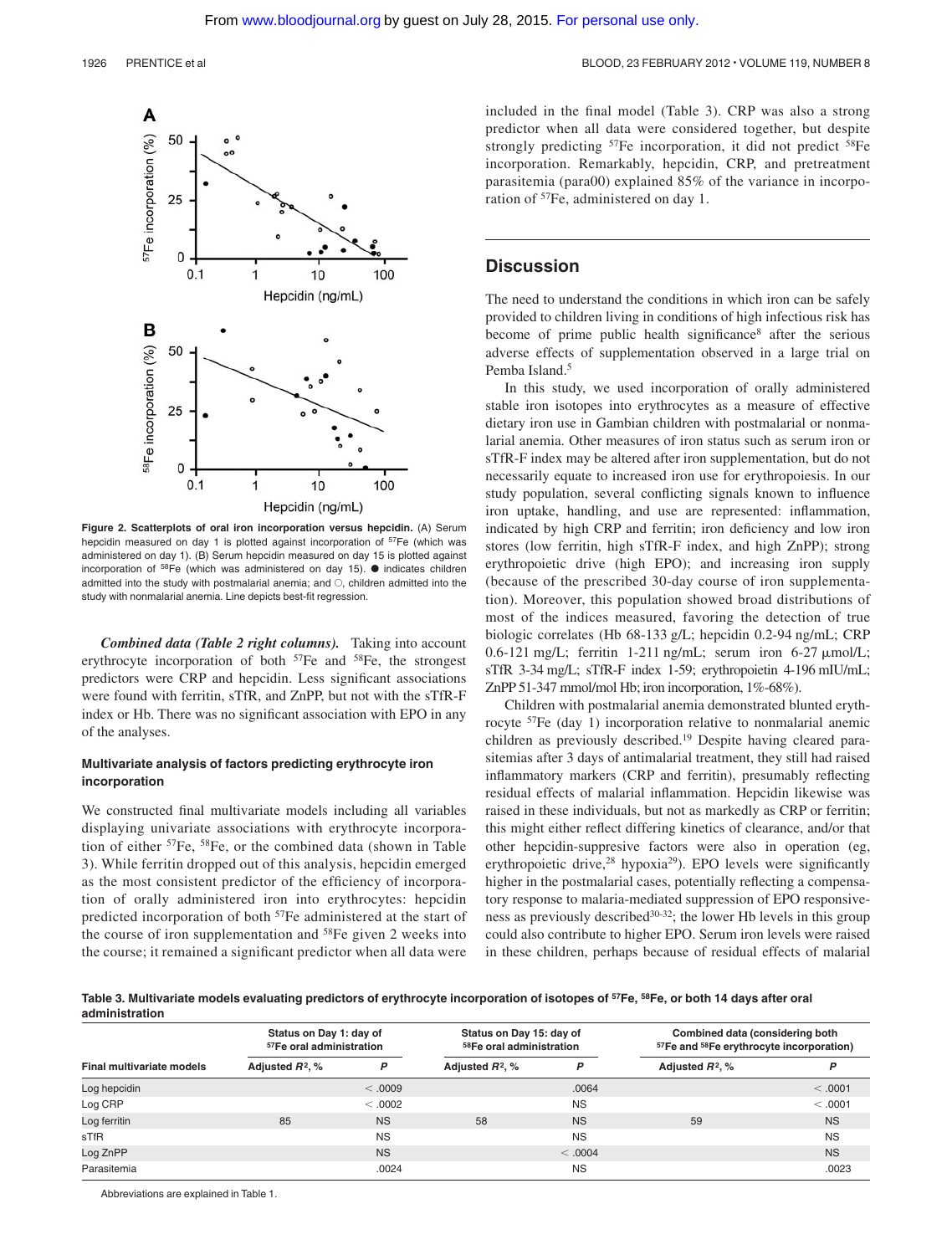hemolysis. The low levels of <sup>57</sup>Fe incorporation despite high serum iron and the lower levels of sTfR that were also apparent despite high EPO together suggest that poor <sup>57</sup>Fe incorporation in these children may at least in part be due to dyserythropoiesis as well as the effect of high hepcidin restricting iron availability. In malaria, inflammatory cytokines and effects of the hemozoin pigment can cause BM dysfunction. Despite this relative block to incorporation of 57Fe given on day 1, children with postmalarial anemia showed a better Hb recovery after 2 weeks of iron supplementation than nonmalarial anemic children. The rise in Hb may have been fueled by the release, after resolution of inflammation, of (non-57Fe) iron sequestered into reticuloendothelial macrophages during the acutephase response to infection. The improved use of 58Fe, administered 2 weeks after <sup>57</sup>Fe, is consistent with this idea. Together these factors may explain the faster Hb recovery in the face of poorer incorporation of 57Fe in this group.

Iron deficiency was present in children with nonmalarial anemia, as indicated by low serum iron, low ferritin, relatively low hepcidin, and high sTfR-F index. These children were not inflamed and incorporated dietary iron (day  $1^{57}Fe$ ) better than postmalarial anemic children. Furthermore, a response to 2 weeks' iron supplementation was indicated by increased serum iron, ferritin, and (nonsignificantly) hepcidin, and a nonsignificantly reduced sTfR-F index. However, the unexpected lack of change to Hb and ZnPP suggests a possible contribution of BM dysfunction, or other factors, to anemia in this group.

We next compared how hepcidin and other plasma indices measured on the day of stable iron isotope administration predicted iron incorporation into erythrocytes. Several processes influence erythrocyte incorporation of orally administered iron. Intestinal iron uptake and iron recycling are 2 key factors, and are both regulated by hepcidin-dependent and -independent mechanisms. Double-isotope studies (oral and IV) in nonpregnant Beninese women, with very similar absorption percentages to our study<sup>33</sup> showed that 88% of absorbed iron was incorporated into erythrocytes,34 indicating the contribution of intestinal absorption to eventual RBC iron. However, iron use may also vary postabsorption–for example, iron may become trapped in macrophages, or iron may not be incorporated efficiently even if available, should erythropoiesis be inhibited (as may be the case for <sup>57</sup>Fe incorporation in postmalarial anemia, discussed in the 2 paragraphs above).

Despite all the possible causes of variable erythrocyte iron incorporation, and the fact that these processes are not regulated by hepcidin alone, in our studies hepcidin was the most consistent predictor of subsequent erythrocyte iron incorporation, significantly correlating with incorporation of both 57Fe (administered on day 1) and <sup>58</sup>Fe (administered on day 15), and when all isotope incorporation data were considered together. Other parameters also correlated significantly with erythrocyte iron incorporation, although not in all analyses. CRP, present at high levels immediately after the 3-day course of antimalarial treatment before commencement of iron supplementation, strongly predicted incorporation of day 1 administered 57Fe. Indeed, hepcidin, CRP, and pretreatment parasitemia explained 85% of the variance in erythrocyte incorporation of 57Fe. However, by day 15 when inflammation had subsided, CRP no longer predicted <sup>58</sup>Fe incorporation, unlike hepcidin. This is consistent with other factors besides inflammation influencing erythrocyte iron incorporation, such that the predictive value of CRP remains limited. Ferritin (elevated by inflammation and low during iron deficiency when inflammation is absent) covaried with both hepcidin, as previously described,<sup>35</sup> and CRP.

Ferritin correlated with erythrocyte iron incorporation in univariate analyses, but was not significant in multivariate models.

Significant, but weaker, associations between hepcidin and iron absorption/use have also been reported in iron-replete European men  $(R^2 = 30\%, n = 33)$ ,<sup>36</sup> in iron-replete nonpregnant American women ( $P = 0.03$ ,  $n = 18$ ),<sup>37</sup> and in European women with iron status ranging from replete to moderately deficient ( $R^2 = 31\%$ ,  $n = 98$  from ferrous sulfate;  $R^2 = 20\%$ ,  $n = 48$  from ferrous fumarate; and  $R^2 = 10\%$  (NS) from ferric pyrophosphate).<sup>38</sup> A study in 23 nonpregnant Beninese women with asymptomatic *P falciparum* parasitemia reported no association between hepcidin and iron absorption at baseline, $34$  but a significant association  $(R<sup>2</sup> = 46\%, P < .01)$  25 days after treatment. The strength of the association between hepcidin and erythrocyte iron incorporation in our study may be due to a greater variance of hepcidin and hepcidin-influencing factors across the study group, and/or because we assayed erythrocyte iron rather than total body iron absorption or serum iron.

That hepcidin outperforms other signals/markers of iron and infection status (Hb, ferritin, sTfR, the sTfR-F index of body iron stores, EPO, and CRP) as a predictor of iron incorporation in this population has 2 important implications. First, it strongly suggests that hepcidin has evolved as the master regulator of host iron absorption and use in the face of infections, as previously inferred.12,39 In this respect, the fact that hepcidin causes rapid hypoferremia in response to infection<sup>39-41</sup> and that it declines rapidly after an infection or inflammatory signal has been cleared<sup>26,27</sup> (thus allowing rapid absorption of dietary iron and remobilization of sequestered iron) would favor safe iron acquisition by anemic children during the limited windows between repeated infections. Second, because hepcidin appears to integrate the opposing regulatory signals derived from iron deficiency and from threat of infection, it might be exploitable as an effective point-of-care index indicating "ready-and-safe to receive iron" that could guide therapeutic intervention.

# **Acknowledgments**

The authors gratefully acknowledge the mothers and children who participated in the study. They thank The Wellcome Trust and the MRC United Kingdom for funding.

During this work, H.D. was funded by a Beit Memorial Fellowship for Medical Research and an MRC New Investigator Award.

### **Authorship**

Contribution: A.M.P. and C.P.D. conceived the study; C.P.D., S.A.A., and S.E.C. conducted the study and associated analyses; S.H.A. and H.V. contributed to data interpretation; A.E.A. and H.D. performed the hepcidin analyses and contributed to data interpretation; and A.M.P., A.E.A., and H.D. wrote the manuscript with input from all authors.

Conflict-of-interest disclosure: The authors declare no competing financial interests.

Correspondence: Andrew M. Prentice, PhD, MRC International Nutrition Group, London School of Hygiene & Tropical Medicine, Keppel St, London, WC1E 7HT, United Kindgom; e-mail: andrew.prentice@lshtm.ac.uk.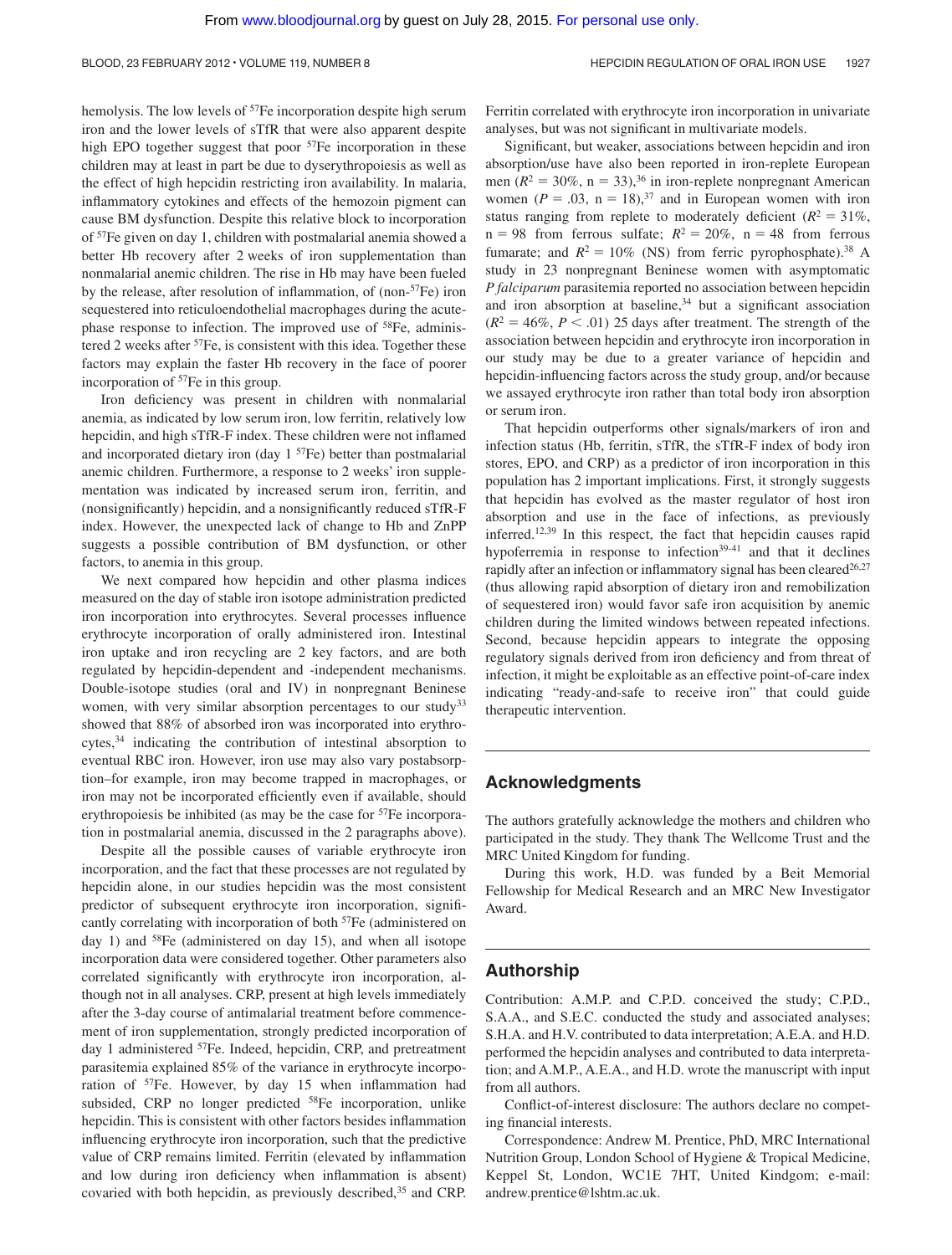#### **References**

- 1. Zimmermann MB, Hurrell RF. Nutritional iron deficiency. *Lancet.* 2007;370(9586):511-520.
- 2. Ojukwu JU, Okebe JU, Yahav D, Paul M. Oral iron supplementation for preventing or treating anaemia among children in malaria-endemic areas. *Cochrane Database Syst Rev.* 2009(3): CD006589.
- 3. Boelaert JR, Vandecasteele SJ, Appelberg R, Gordeuk VR. The effect of the host's iron status on tuberculosis. *J Infect Dis.* 2007;195(12):1745- 1753.
- 4. Schaible UE, Kaufmann SH. Iron and microbial infection. *Nat Rev Microbiol.* 2004;2(12):946-953.
- 5. Sazawal S, Black RE, Ramsan M, et al. Effects of routine prophylactic supplementation with iron and folic acid on admission to hospital and mortality in preschool children in a high malaria transmission setting: community-based, randomised, placebo-controlled trial. *Lancet.* 2006;367(9505): 133-143.
- 6. Drakesmith H, Prentice A. Viral infection and iron metabolism. *Nat Rev Microbiol.* 2008;6(7):541- 552.
- 7. Okebe JU, Yahav D, Shbita R, Paul M. Oral iron supplements for children in malaria-endemic areas. *Cochrane Database Syst Rev.* 2011;(10): CD006589.
- 8. Raiten DJ, Namaste S, Brabin B. Considerations for the safe and effective use of iron interventions in areas of malaria burden–executive summary. *Int J Vitam Nutr Res.* 2011;81(1):57-71.
- 9. Huang H, Constante M, Layoun A, Santos MM. Contribution of STAT3 and SMAD4 pathways to the regulation of hepcidin by opposing stimuli. *Blood.* 2009;113(15):3593-3599.
- 10. Ganz T, Nemeth E. Hepcidin and disorders of iron metabolism. *Annu Rev Med.* 2011;62:347-360.
- 11. Ganz T. Nemeth E. Iron sequestration and anemia of inflammation. *Semin Hematol.* 2009;46(4): 387-393.
- 12. Ganz T. Hepcidin and iron regulation, 10 years later. *Blood.* 2011;117(17):4425-4433.
- 13. Nemeth E, Tuttle MS, Powelson J, et al. Hepcidin regulates cellular iron efflux by binding to ferroportin and inducing its internalization. *Science.* 2004;306(5704):2090-2093.
- 14. Donovan A, Lima CA, Pinkus JL, et al. The iron exporter ferroportin/Slc40a1 is essential for iron homeostasis. *Cell Metab.* 2005;1(3):191-200.
- 15. McKie AT, Marciani P, Rolfs A, et al. A novel duodenal iron-regulated transporter, IREG1, implicated in the basolateral transfer of iron to the circulation. *Mol Cell.* 2000;5(2):299-309.
- 16. Donovan A, Brownlie A, Zhou Y, et al. Positional cloning of zebrafish ferroportin1 identifies a con-

served vertebrate iron exporter. *Nature.* 2000; 403(6771):776-781.

- 17. Abboud S, Haile DJ. A novel mammalian ironregulated protein involved in intracellular iron metabolism. *J Biol Chem.* 2000;275(26):19906- 19912.
- 18. Portugal S, Carret C, Recker M, et al. Hostmediated regulation of superinfection in malaria. *Nat Med.* 2011;17(6):732-737.
- 19. Doherty CP, Cox SE, Fulford AJ, et al. Iron incorporation and post-malaria anaemia. *PLoS One.* 2008;3(5):e2133.
- 20. Phiri KS, Calis JC, Siyasiya A, Bates I, Brabin B, van Hensbroek MB. New cut-off values for ferritin and soluble transferrin receptor for the assessment of iron deficiency in children in a high infection pressure area. *J Clin Pathol.* 2009;62(12): 1103-1106.
- 21. Ames SK, Gorham BM, Abrams SA. Effects of high compared with low calcium intake on calcium absorption and incorporation of iron by red blood cells in small children. *Am J Clin Nutr.* 1999;70(1):44-48.
- 22. Abrams SA, Griffin IJ, Herman S. Using stable isotopes to assess the bioavailability of minerals in food fortification programs. *Food Nutr Bull.* 2002;23(3 suppl):158-165.
- 23. Chen Z, Griffin IJ, Plumlee LM, Abrams SA. High resolution inductively coupled plasma mass spectrometry allows rapid assessment of iron absorption in infants and children. *J Nutr.* 2005;135(7): 1790-1795.
- 24. Howard CT, McKakpo US, Quakyi IA, et al. Relationship of hepcidin with parasitemia and anemia among patients with uncomplicated Plasmodium falciparum malaria in Ghana. *Am J Trop Med Hyg.* 2007;77(4):623-626.
- 25. de Mast Q, van Dongen-Lases EC, Swinkels DW, et al. Mild increases in serum hepcidin and interleukin-6 concentrations impair iron incorporation in haemoglobin during an experimental human malaria infection. *Br J Haematol.* 2009; 145(5):657-664.
- 26. de Mast Q, Syafruddin D, Keijmel S, et al. Increased serum hepcidin and alterations in blood iron parameters associated with asymptomatic P. falciparum and P. vivax malaria. *Haematologica.* 2010;95(7):1068-1074.
- 27. de Mast Q, Nadjm B, Reyburn H, et al. Assessment of urinary concentrations of hepcidin provides novel insight into disturbances in iron homeostasis during malarial infection. *J Infect Dis.* 2009;199(2):253-262.
- 28. Pak M, Lopez MA, Gabayan V, Ganz T, Rivera S. Suppression of hepcidin during anemia requires erythropoietic activity. *Blood.* 2006;108(12):3730- 3735.
- 29. Nicolas G, Chauvet C, Viatte L, et al. The gene encoding the iron regulatory peptide hepcidin is regulated by anemia, hypoxia, and inflammation. *J Clin Invest.* 2002;110(7):1037-1044.
- 30. Rencricca NJ, Stout JP, Coleman RM. Erythropoietin production in virulent malaria. *Infect Immun.* 1974;10(4):831-833.
- 31. Casals-Pascual C, Kai O, Cheung JO, et al. Suppression of erythropoiesis in malarial anemia is associated with hemozoin in vitro and in vivo. *Blood.* 2006;108(8):2569-2577.
- 32. Verhoef H, West CE, Kraaijenhagen R, et al. Malarial anemia leads to adequately increased erythropoiesis in asymptomatic Kenyan children. *Blood.* 2002;100(10):3489-3494.
- 33. Prentice AM, Cox SE, Nweneka CV. Asymptomatic malaria in the etiology of iron deficiency anemia: a nutritionist's viewpoint. *Am J Clin Nutr.* 2010;92(6):1283-1284.
- 34. Cercamondi CI, Egli IM, Ahouandjinou E, et al. Afebrile Plasmodium falciparum parasitemia decreases absorption of fortification iron but does not affect systemic iron utilization: a double stable-isotope study in young Beninese women. *Am J Clin Nutr.* 2010;92(6):1385-1392.
- 35. Galesloot TE, Vermeulen SH, Geurts-Moespot AJ, et al. Serum hepcidin: reference ranges and biochemical correlates in the general population. *Blood.* 2011;117(25):e218-e225.
- 36. Roe MA, Collings R, Dainty JR, Swinkels DW, Fairweather-Tait SJ. Plasma hepcidin concentrations significantly predict interindividual variation in iron absorption in healthy men. *Am J Clin Nutr.* 2009;89(4):1088-1091.
- 37. Young MF, Glahn RP, Ariza-Nieto M, et al. Serum hepcidin is significantly associated with iron absorption from food and supplemental sources in healthy young women. *Am J Clin Nutr.* 2009; 89(2):533-538.
- 38. Zimmermann MB, Troesch B, Biebinger R, Egli I, Zeder C, Hurrell RF. Plasma hepcidin is a modest predictor of dietary iron bioavailability in humans, whereas oral iron loading, measured by stableisotope appearance curves, increases plasma hepcidin. *Am J Clin Nutr.* 2009;90(5):1280-1287.
- 39. Armitage AE, Eddowes LA, Gileadi U, et al. Hepcidin regulation by innate immune and infectious stimuli. *Blood.* 2011;118(15):4129-4139.
- 40. Rivera S, Nemeth E, Gabayan V, Lopez MA, Farshidi D, Ganz T. Synthetic hepcidin causes rapid dose-dependent hypoferremia and is concentrated in ferroportin-containing organs. *Blood.* 2005;106(6):2196-2199.
- 41. Nemeth E, Rivera S, Gabayan V, et al. IL-6 mediates hypoferremia of inflammation by inducing the synthesis of the iron regulatory hormone hepcidin. *J Clin Invest.* 2004;113(9):1271-1276.